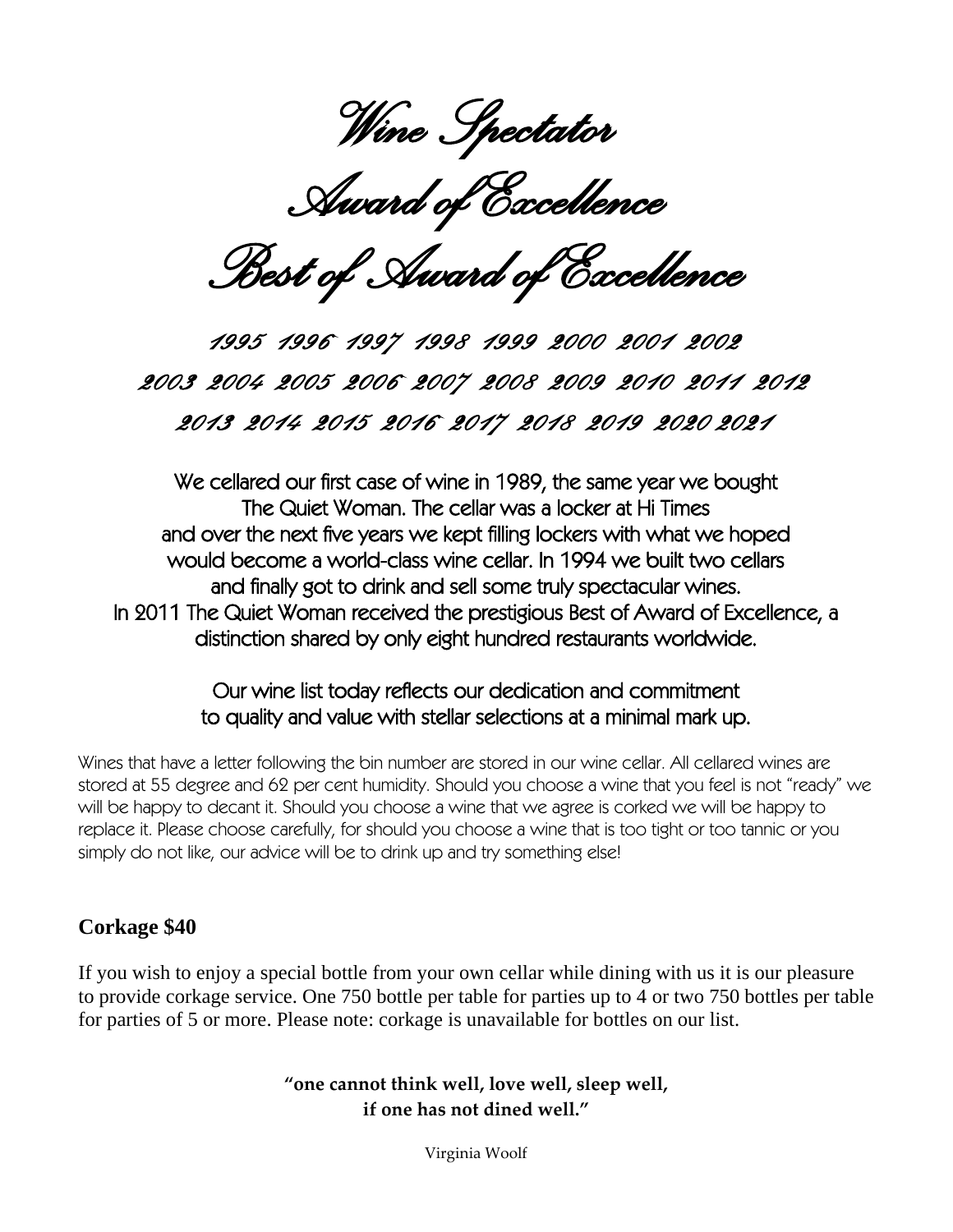# Whites by the Glass  $5.6.2022$

|           |                                                                                                                                                                                                 | Glass        | <b>Bottle</b> |
|-----------|-------------------------------------------------------------------------------------------------------------------------------------------------------------------------------------------------|--------------|---------------|
| 2020      | DAOU Rose, paso robles<br>We love everything this winery does and this is a staff favorite! Lush juicy notes of raspberry<br>mango and strawberry finishing clean and dry in the Provence style | 12           | 48            |
| <b>nv</b> | Roederer Estate Sparkling, anderson valley<br>A full flavored brut with notes of walnuts and fresh baked bread                                                                                  | 14           | 56            |
| <b>NV</b> | Lamarca Prosecco, italy<br>Layers of almonds and freshly baked bread - crisp and clean                                                                                                          | 187 ml split | 12            |
| 2020      | Landing Boathouse Pinot Gris, bay of islands<br>Refreshing notes of lychee and pear - round and delicious                                                                                       | 12           | 48            |
| 2020      | d'Arenberg The Hermit Crab, mcclaren vale<br>75% Viognier. 25% Maursanne<br>Loads of creamy stone fruit with a spritz of grapefruit. Great balance - easy to drink !                            | 12           | 48            |
| 2019      | Whitehall Lane Sauvignon Blanc, rutherford<br>Lovely nose of guava and tangerine with a blast of fresh spring grass                                                                             | 11           | 44            |
| 2021      | Cade Sauvignon Blanc, napa<br>Luscious layers of melon and creamy lemon meringue with crispy lime flint finish                                                                                  | 14           | 56            |
| 2020      | Raeburn Chardonnay, russian river<br>Round ripe notes of pineapple, cinnamon toast and vanilla with a squeeze<br>of Meyer lemon and hazelnut                                                    | 12           | 48            |
| 2019      | Far Niente Chardonnay, napa<br>Green apple threaded with lemon curd, silky with a touch of stone fruit and melon                                                                                | 21           | 84            |
| 2018      | Patz & Hall Chardonnay, sonoma coast<br>Lush stone fruit sandwiched by sugar cookie with a hint of green apple and a dash of orange                                                             | 18           | 72            |
| Cellar    | Changing weekly from the following:<br>Hyde de Villane, hyde. Lewis, sonoma. Patz & Hall, hyde. Roar, sierra mar. Oshaghnessy, oakville.<br>Hyde, hyde vineyard.                                | 25           | 100           |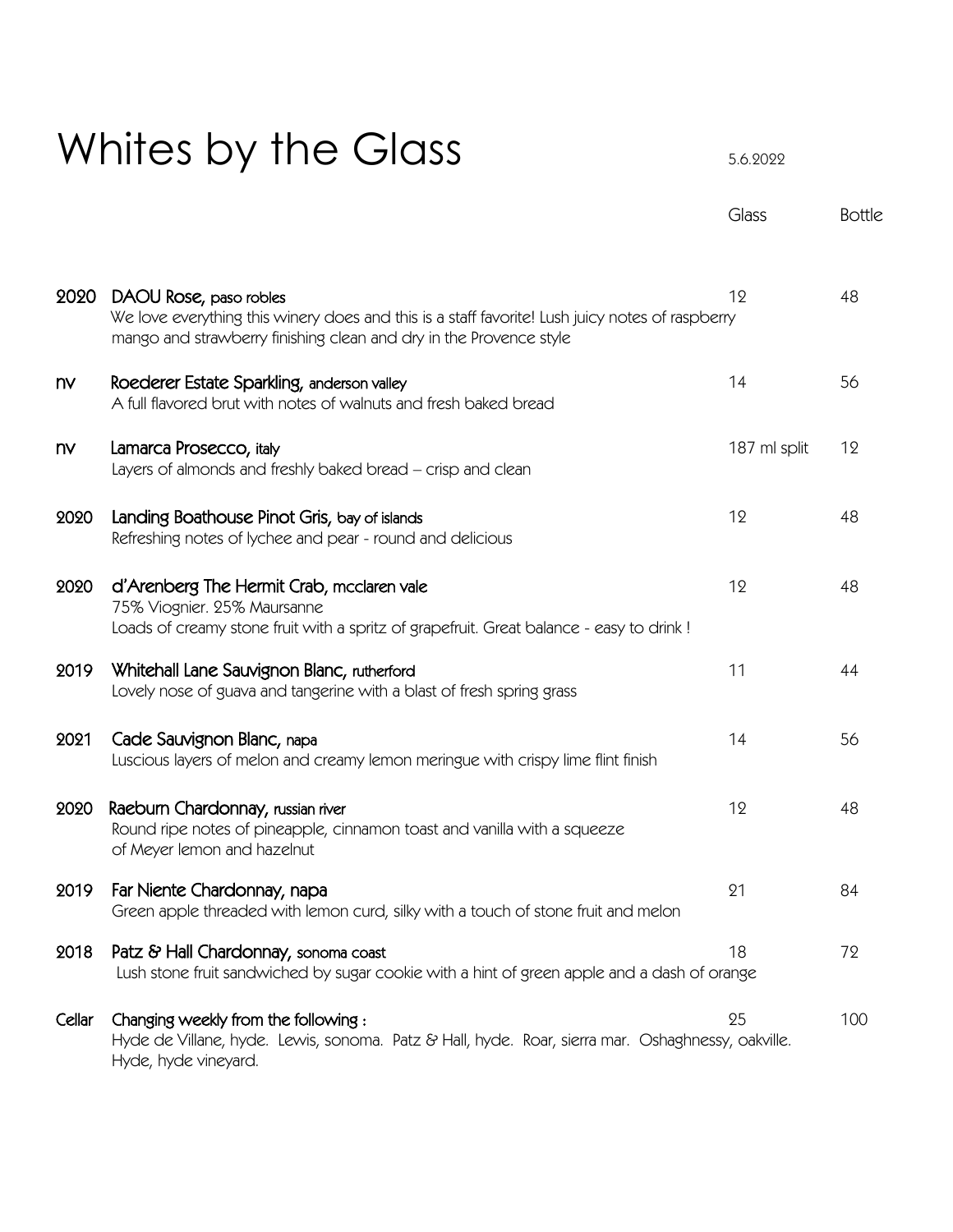# Reds by the Glass 5.6.2022

|                                                                                                                                                                                                                                              | Glass | <b>Bottle</b> |
|----------------------------------------------------------------------------------------------------------------------------------------------------------------------------------------------------------------------------------------------|-------|---------------|
|                                                                                                                                                                                                                                              |       |               |
| Au Bon Climat, Pinot Noir, santa barbra<br>2020<br>Upfront notes of ribbon candy with a touch of spice and a hint of cherry with a soft finish.                                                                                              | 16    | 64            |
| Patz & Hall Sonoma Coast Pinot Noir, sonoma coast<br>2017<br>Bright cherry layered with strawberry, rhubarb, cranberry kirsch and a hint of spice                                                                                            | 19    | 76            |
| Duckhorn Decoy Merlot, napa<br>2019<br>Ruby notes of blackberry and hints of blueberry, plum and cassis                                                                                                                                      | 14    | 56            |
| 2019 The Prisoner, napa<br>Lush velvet layers of vanilla blackberry and bittersweet cherry cocoa with hints<br>of sage and licorice<br>Blend is 51 Zin.19 Cab.15 Syrah.12 Petite Syrah. 2 Carignan.1 Grenache.                               | 20    | 80            |
| 2019 Seghesio, sonoma county<br>Bold black jammy fruit with hints of black pepper on the finish.<br>An easy to drink Zin from one of California's Zin masters.                                                                               | 12    | 48            |
| DAOU Bodyguard, paso robles<br>2019<br>A greeting of lush blackberry promise races into ripe black cherries, black raspberries,<br>a suggestion of mocha spice and a sprinkle of white pepper<br>Blend is 60 Petite Verdot. 40 Petite Sirah. | 18    | 72            |
| Paraduxx, <sub>napa</sub><br>2019<br>A mouthful of delicious - Briar patch wild blackberries and vanilla black<br>cherry laced with cola berry and hints of clove and cinnamon<br>Blend is 60 Cab. 37 Zin. 3 Petite Verdot.                  | 18    | 72            |
| NV Lot Bonanza, Cabernet Sauvignon, ca<br>Drenched in big, bold black fruit - blackberry, black cherry dusted with mocha chocolate                                                                                                           | 13    | 52            |
| Daou, Cabernet Sauvignon, paso robles<br>2020<br>Sophisticated, silky layers of black cherry and blackberry, swirled with coffee and cocoa.<br>Finishes with the slightest suggestion of eucalyptus and a defined but very drinkable tannin. | 16    | 64            |
| Cade Cabernet Sauvignon, napa<br>2018<br>Big, bold & beautiful. Velvety blackberry & vanilla cherry wrapped in cola and<br>shot through with a twist of espresso, mocha chocolate and hints of licorice and toast                            | 27    | 108           |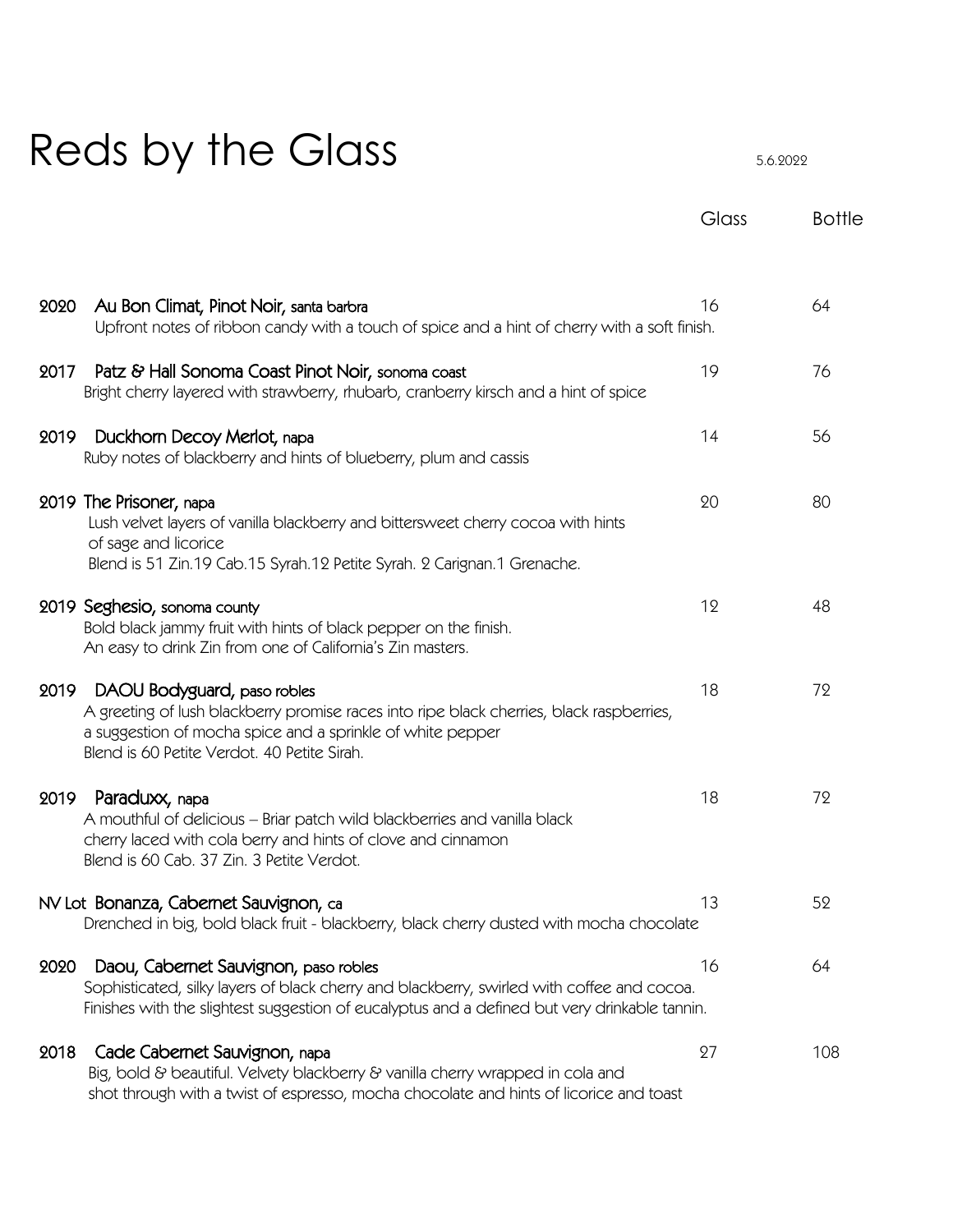# whites

5.06.2022

# champagne & sparkling

| 4107 | Cristal, reims                             | 2012 | 385 |
|------|--------------------------------------------|------|-----|
| 4108 | Dom Pérignon                               | 2012 | 300 |
| 4106 | Laurent Perrier Rose Brut, france          | nv   | 135 |
|      | Roederer Estate, anderson valley           | nv   | 59  |
| 4105 | Roederer Estate Rose Brut, anderson valley | nv   | 65  |
| 4112 | Roederer L'Ermitage Brut, anderson valley  | 2012 | 65  |
| 4109 | Schramsberg Blanc De Blanc, california     | 2017 | 65  |
| 4102 | Schramsberg Blanc De Noir, california      | 2017 | 70  |
| 4112 | Schramsberg Rose, california               | 2017 | 70  |
| 4104 | Veuve Clicquot Brut Yellow Label, france   | nv   | 96  |

# sauvignon blanc, pinot gris, rose, rhone & misc whites

|      | Cade Sauvignon Blanc, napa                   | 2021 | 56 |
|------|----------------------------------------------|------|----|
|      | DAOU Rose, paso robles                       | 2020 | 48 |
|      | d'Arenberg The Hermit Crab, mcclaren vale    | 2020 | 48 |
| 4204 | Duckhorn Sauvignon Blanc, napa               | 2020 | 52 |
| 4208 | Grgich Hills Fume Blanc, napa                | 2018 | 45 |
|      | Landing Boathouse Pinot Gris, bay of islands | 2020 | 48 |
| 4205 | Spottswoode Sauvignon Blanc, napa            | 2018 | 54 |
| 4205 | Spottswoode Sauvignon Blanc, napa            | 2019 | 54 |
|      | Whitehall Lane Sauvignon Blanc, rutherford   | 9019 | 44 |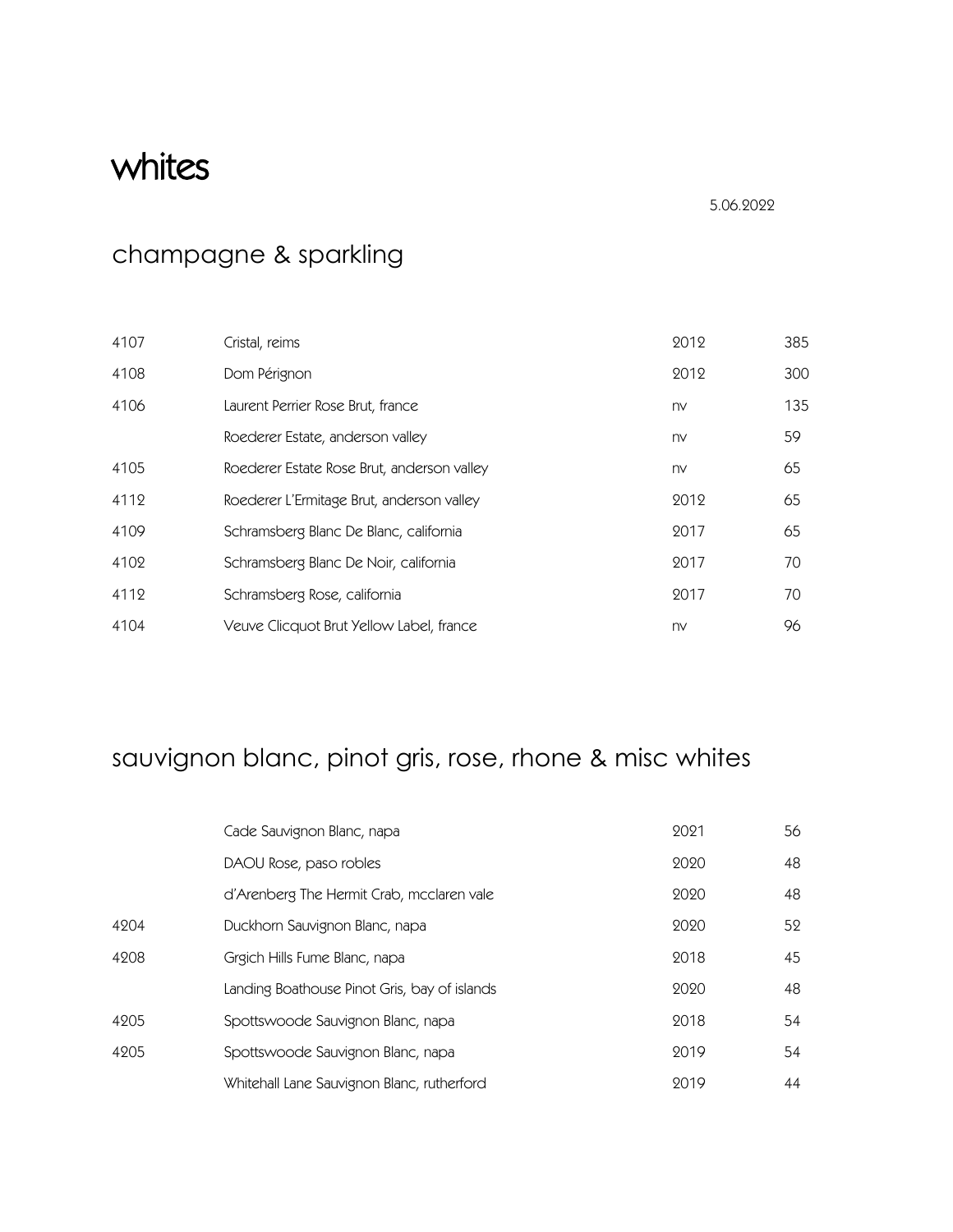# chardonnay

#### current release

| 4418 | Beringer Private Reserve, napa                  | 2018 | 60  |
|------|-------------------------------------------------|------|-----|
| 4403 | DuMOL wester reach, russian river               | 2018 | 96  |
| 4410 | DuMOL Estate, russian river                     | 2014 | 85  |
| 4416 | Enroute from Far Niente, russian river          | 2018 | 72  |
|      | Far Niente Chardonnay, napa                     | 2019 | 84  |
| 4407 | Flowers, sonoma coast                           | 2017 | 68  |
| 4402 | Garbro Ranch, Dehlinger, russian river vallery  | 2018 | 56  |
| 4412 | Kistler, Les Noisiettes, sonoma county          | 2020 | 110 |
|      | Patz & Hall Chardonnay, sonoma coast            | 2017 | 72  |
| 4414 | Patz & Hall, Dutton Ranch, russian river valley | 2017 | 85  |
| 4408 | Plumpjack Reserve, napa                         | 2019 | 85  |
|      | Raeburn Chardonnay, russian river               | 2020 | 48  |
| 4413 | Rochioli, russian river valley                  | 2019 | 85  |
| 4406 | Rombauer, napa                                  | 2020 | 60  |
| 4404 | Shafer Red Shoulder Ranch, carneros napa        | 2019 | 85  |

#### cellar selection

| 6261 | D         | DuMOL, Chloe, sonoma                        | 2019 | 120 |
|------|-----------|---------------------------------------------|------|-----|
| 6262 | E         | DuMOL, Estate Vineyard, sonoma              | 2019 | 125 |
| 6263 | A         | DuMOL, Isobel, Heintz Vinyard, sonoma coast | 2019 | 120 |
| 6238 | F         | Far Niente, napa                            | 2019 | 96  |
| 6226 | D         | La Jota WS Keyes, howell mountain           | 2017 | 150 |
| 6160 | E         | Lewis Cellars, napa                         | 2016 | 85  |
| 6071 | К         | Lewis Cellars, sonoma                       | 2014 | 85  |
| 6161 | $\sf B$   | Lewis Cellars, sonoma                       | 2016 | 85  |
| 6252 | $\forall$ | Lewis Cellars, napa                         | 2019 | 120 |
| 6239 | $\sf B$   | Odette, napa                                | 2019 | 120 |
| 6243 | G         | O'Shaughnessy, oakville                     | 2019 | 90  |
| 6277 | G         | Palazzo Reserve cuvee blanc, napa valley    | 2016 | 110 |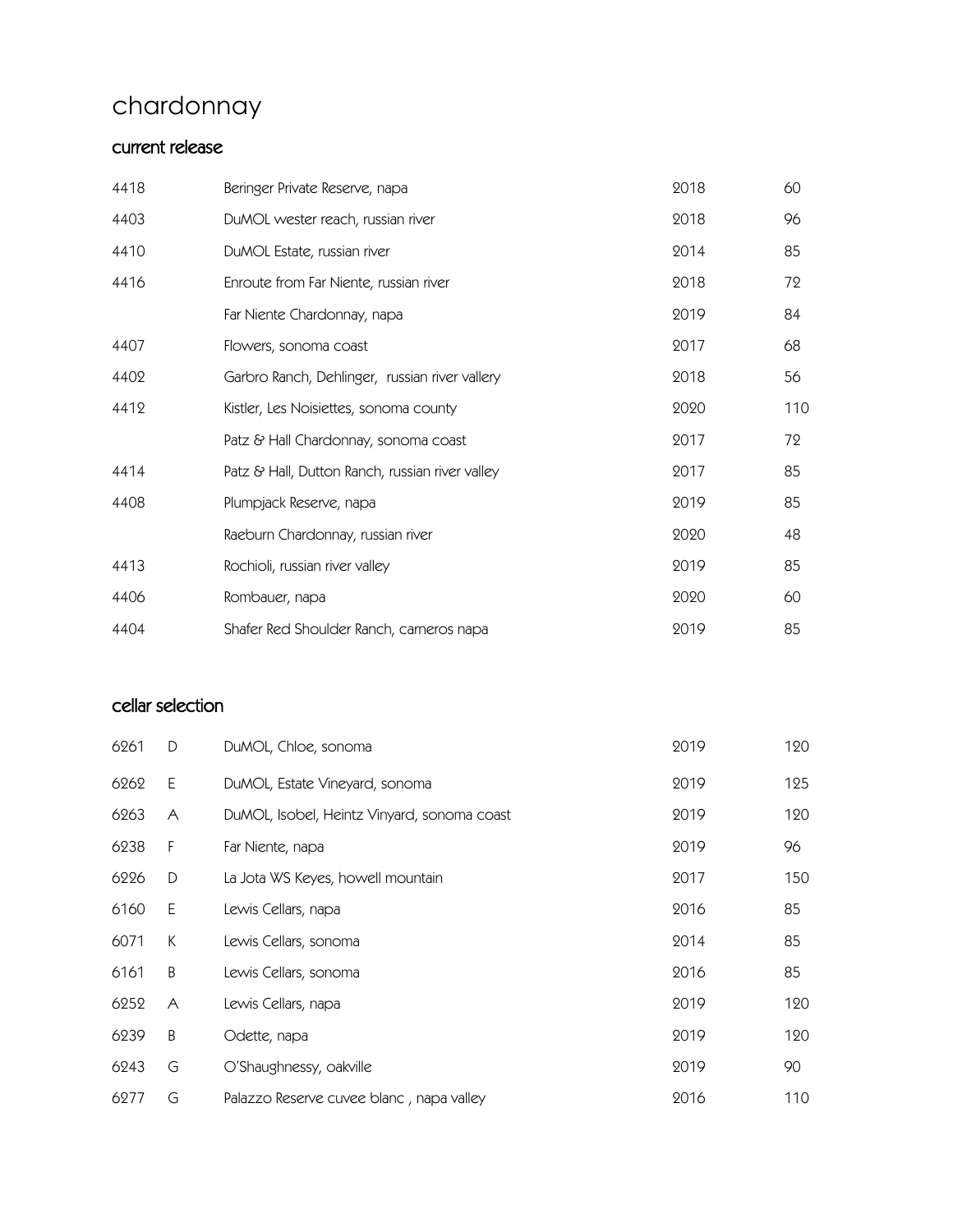# reds  $12.6.2022$

# pinot noir

| 6264 | B | DuMOL, Jentoft Vineyard, Ryan, russian river valley | 2019 | 150 |
|------|---|-----------------------------------------------------|------|-----|
| 5206 |   | DuMOL, Wester Reach russian river valley            | 2019 | 95  |
| 6235 | К | DuMOL Widdoes Vineyard, Ryan, russian river valley  | 2016 | 80  |
| 5204 |   | Flowers, sonoma coast                               | 2019 | 80  |
| 5203 |   | Herman Story, Smash City, santa maria valley        | 2019 | 90  |
| 5205 |   | Herman Story, Smash City, santa maria valley        | 2020 | 100 |
|      |   | Au Bon Climat, santa barbra                         | 2020 | 64  |
|      |   | Patz & Hall Sonoma Coast Pinot Noir, sonoma coast   | 2017 | 76  |
| 6018 | H | RAEN, sonoma coast                                  | 2013 | 90  |
| 6231 | C | Roar, Gary's Vineyard, santa lucia highlands        | 2019 | 90  |
| 5202 |   | Roar, santa lucia highlands                         | 2019 | 65  |

## merlot

| 5303 |           | Duckhorn, napa                     | 2019 | 80  |
|------|-----------|------------------------------------|------|-----|
|      |           | Duckhorn Decoy Merlot, napa        | 2019 | 56  |
| 6164 | - E       | Lewis, napa                        | 2015 | 100 |
| 6195 | $\forall$ | Lewis, napa                        | 2016 | 125 |
| 6246 | G         | Lewis, napa                        | 2019 | 125 |
| 5304 |           | Thorn, Prisoner Wine Company, napa | 2017 | 65  |
| 5306 |           | Plumpjack, napa                    | 2018 | 90  |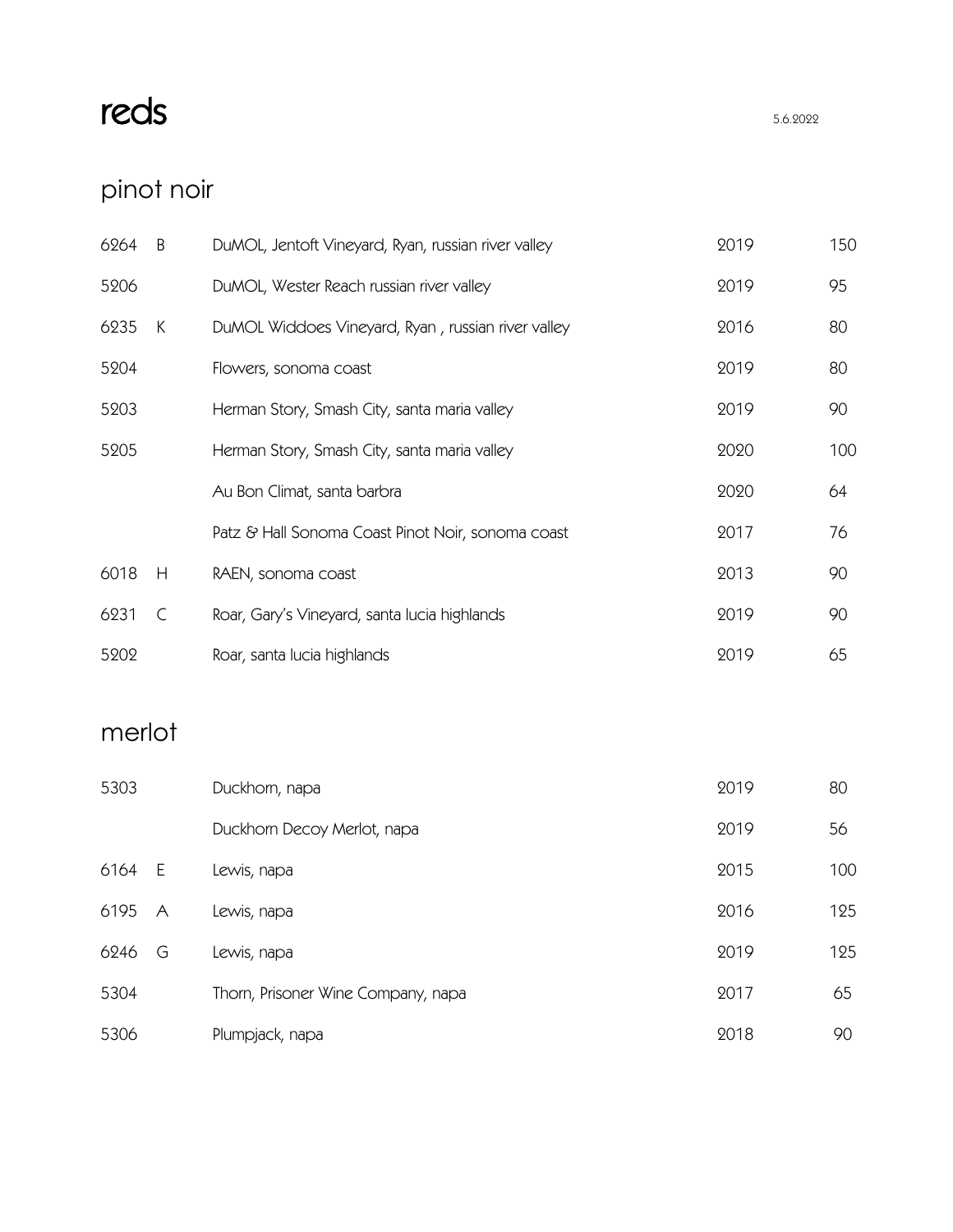### zinfandel

| 5401 | Marietta, Angeli, sonoma county   | 2018 | 55 |
|------|-----------------------------------|------|----|
| 5402 | Ridge, Geyserville, sonoma county | 9019 | 60 |
|      | Seghesio, sonoma county           | 9019 | 48 |
| 5403 | Seghisio, Rockpile, sonoma county | 9019 | 65 |

# syrah & rhone varietals & blends

| 5102 |   | Adaptation, petite syrah, napa                        | 2017 | 90  |
|------|---|-------------------------------------------------------|------|-----|
|      |   | DAOU Bodyguard, paso robles                           | 2018 | 72  |
| 5105 |   | Herman Story, Casual Encounter, paso robles           | 2019 | 85  |
| 5101 |   | Herman Story Nuts and Bolts, syrah, paso robles       | 2019 | 90  |
| 5106 |   | Herman Story Nuts and Bolts, syrah, paso robles       | 2020 | 100 |
| 5103 |   | Herman Story Bien Nacido grenache, santa maria valley | 2016 | 90  |
| 5107 |   | Herman Story On the Road grenache, santa maria valley | 2019 | 100 |
| 6274 | E | Joseph Phelps, Insignia, napa valley                  | 2018 | 500 |
| 6249 | К | Lewis Alec's blend, napa                              | 2018 | 68  |
| 5104 |   | Plumpjack, napa                                       | 2016 | 80  |
|      |   | The Prisoner, napa                                    | 2019 | 80  |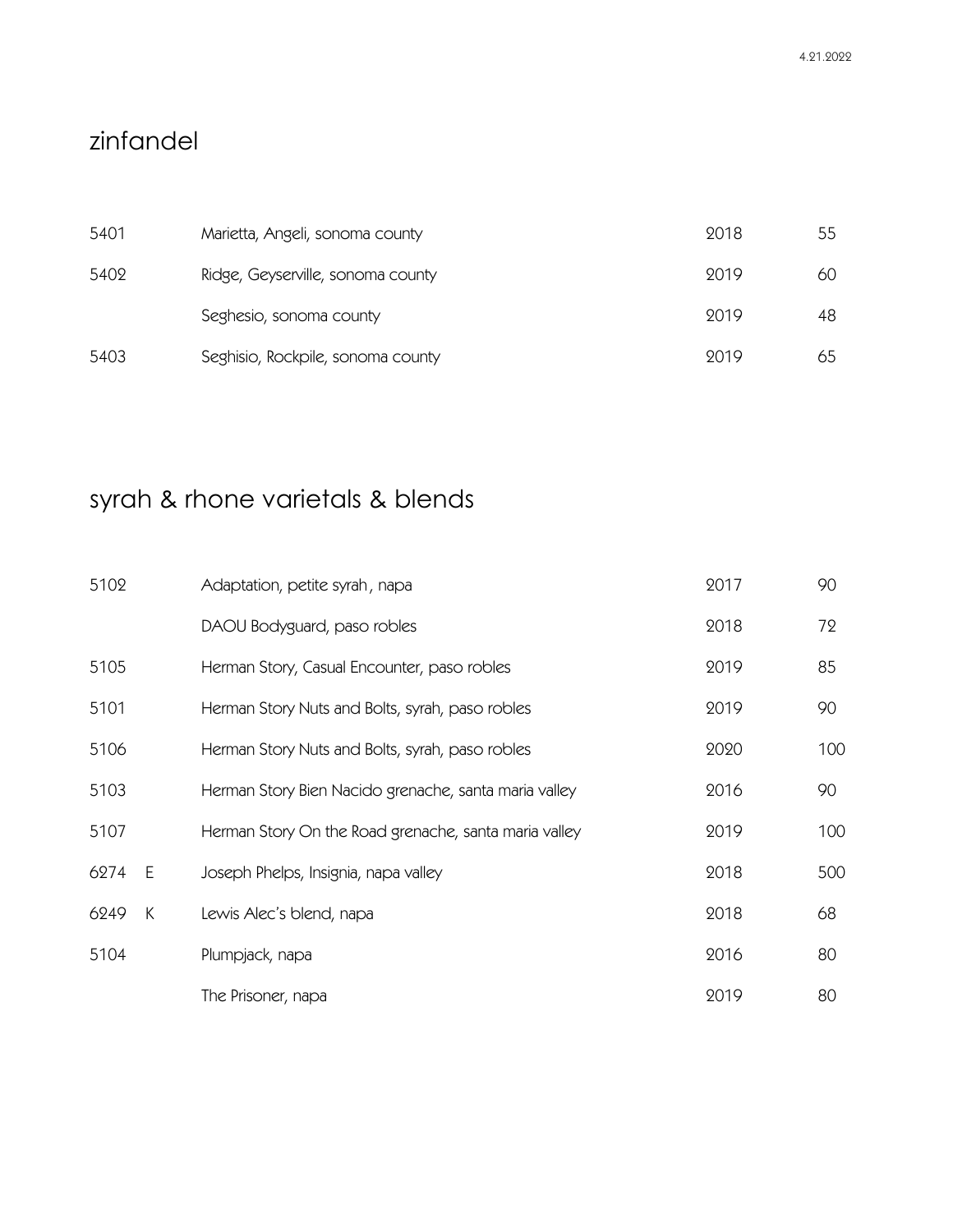# cabernet sauvignon, cabernet franc & red blends

#### current release

| 5511 | <b>Adaptation from Odette</b>         | 2017      | 95  |
|------|---------------------------------------|-----------|-----|
|      | Bonanza, Cabernet Sauvignon, ca       | <b>NV</b> | 52  |
|      | Daou, Cabernet Sauvignon, paso robles | 2019      | 64  |
|      | Cade, napa valley                     | 2018      | 108 |
| 5504 | Caymus, napa valley                   | 2019      | 160 |
| 5505 | Ghostblock, oakville                  | 2018      | 105 |
| 5506 | Honig, napa                           | 2018      | 75  |
| 5510 | Plumpjack, napa                       | 2018      | 175 |
| 5501 | Race Car Red, Lewis cellars, napa     | 2019      | 75  |
| 5512 | Trilogy, Flora Springs, napa          | 2017      | 120 |
| 5514 | Shafer 1.5, napa                      | 2018      | 125 |

### cellar selection

| 6259   | - B           | Anakota, helena dakota, napa         | 2018 | 225 |
|--------|---------------|--------------------------------------|------|-----|
| 6258   | $\mathcal{C}$ | Anakota, helena montana, napa        | 2018 | 225 |
| 6266 F |               | Cade, howell mountain                | 9017 | 175 |
| 6267   | - D           | Cade Estate Reserve, howell mountain | 9018 | 300 |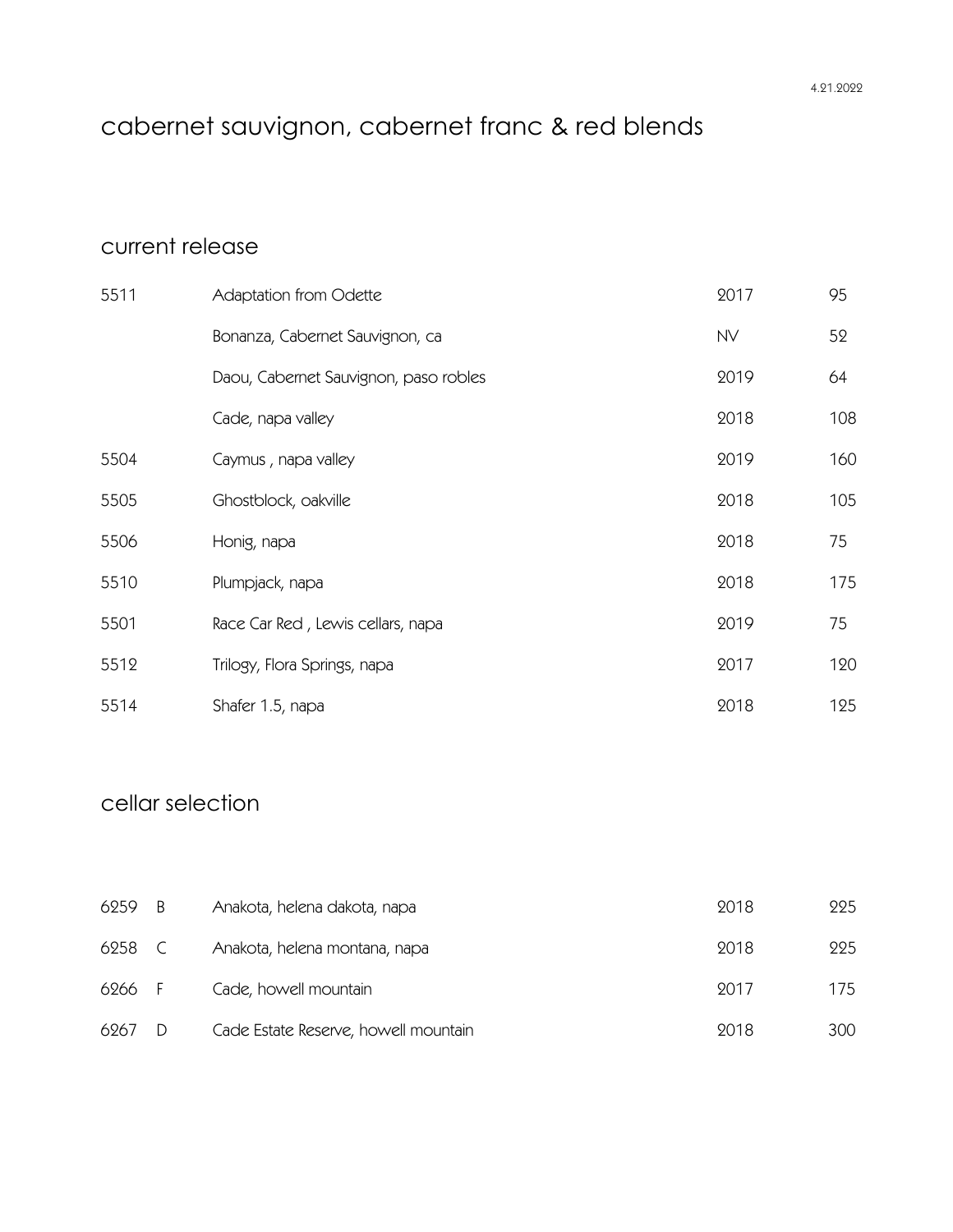| 6207 | $\mathsf{C}$  | Cardinale, napa                         | 2016 | 500 |
|------|---------------|-----------------------------------------|------|-----|
| 6237 | G             | Cardinale, napa                         | 2017 | 500 |
| 6240 | $\sf B$       | Cardinale, napa                         | 2018 | 500 |
| 6135 | $\sf B$       | Continuum, napa                         | 2014 | 300 |
| 6178 | H             | Continuum, napa                         | 2015 | 325 |
| 6201 | D             | Continuum, napa                         | 2016 | 350 |
| 6228 | F             | Continuum, napa                         | 2017 | 300 |
| 6233 | M             | Continuum, napa                         | 2018 | 350 |
| 6278 | L             | Continuum, napa                         | 2019 | 375 |
| 6222 | $\mathsf D$   | DAOU Soul of a Lion, paso robles        | 2016 | 200 |
| 6256 | M             | DAOU Soul of a Lion, paso robles        | 2018 | 225 |
| 6275 | E             | DAOU Soul of a Lion, paso robles        | 2019 | 225 |
| 6257 | $\sf B$       | Ghostblock, Ghost Block Vineyard, napa  | 2018 | 150 |
| 6268 | B             | Hundred Acre, Ark Vineyard, napa valley | 2018 | 900 |
| 6255 | L             | Joseph Phelps, napa valley              | 2019 | 150 |
| 6225 | A             | La Jota cabernet franc, howell mountain | 2017 | 200 |
| 6247 | H             | Lewis Cellars, napa                     | 2018 | 200 |
| 6248 | M             | Lewis Cellars Mason's, napa             | 2019 | 110 |
| 6251 | F             | Lewis Cellars Reserve, napa             | 2018 | 300 |
| 6214 | F             | Lokoya, diamond mountain                | 2016 | 500 |
| 6253 | $\forall$     | Lokoya, diamond mountain                | 2018 | 600 |
| 6213 | $\mathsf D$   | Lokoya, howell mountain                 | 2016 | 500 |
| 6212 | B             | Lokoya, mt. veeder                      | 2016 | 500 |
| 6254 | $\mathsf{D}%$ | Lokoya, mt veeder                       | 2018 | 600 |
| 6224 | $\mathsf E$   | Mt. Brave, mt. veeder                   | 2017 | 175 |

5.13.2022